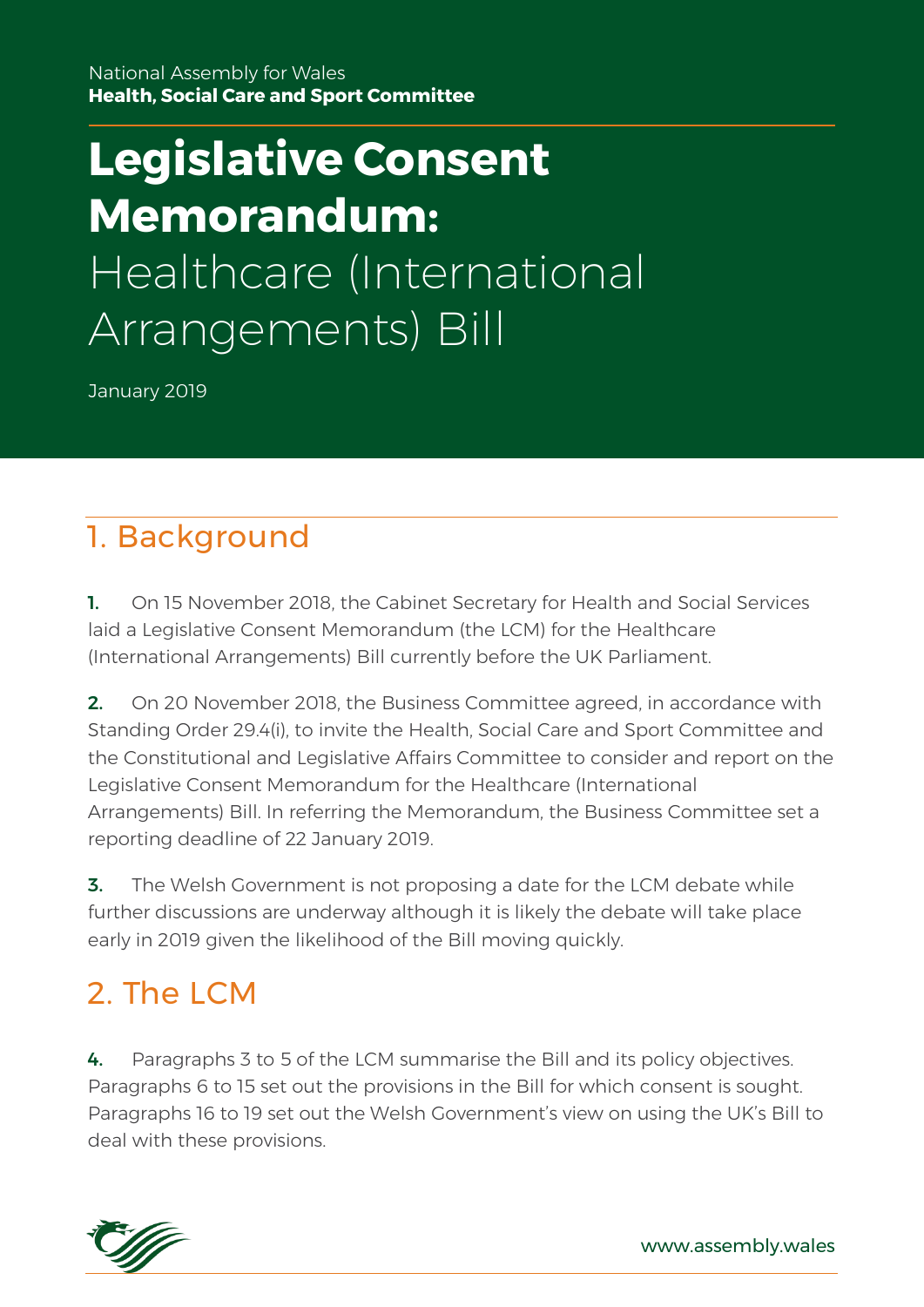### Provisions in the Bill for which consent is sought

**5.** It is considered that Clauses 1, 2, 4 and 5 require consent on the basis that they are making provision for a purpose that is either partially or wholly within the Assembly's legislative competence as they relate to health. (Clauses 3 and 6 make provision about interpretation, extent and commencement for the purposes of the other clauses in the Bill for which consent is required.)

### Clause 1 Power to make healthcare payments

**6.** Clause 1 provides the Secretary of State with a power to make payments and to arrange for payments to be made to fund healthcare outside of the UK.

**7.** Should new reciprocal healthcare arrangements be similar to current EU arrangements this could include, amongst other things, funding healthcare for state pensioners living outside the UK, providing healthcare for UK residents visiting countries outside the UK, funding healthcare for posted workers and funding for UK residents to receive planned treatment in other countries.

### Clause 2 Healthcare and healthcare agreements

8. Clause 2 provides the Secretary of State with powers to make regulations in relation to Clause 1, in connection with the provision of healthcare outside the UK, and to give effect to healthcare agreements.

**9.** It is envisaged that should the UK exit the EU in a deal scenario, this power would enable the implementation of future healthcare arrangements with the EU, individual Member States or third countries from January 2021 onwards. In a no deal scenario, then this would enable the UK Government to give effect to new reciprocal healthcare arrangements on or after exit day.

10. Whilst it is for the UK to make bilateral or multilateral agreements with other territories and international organisations, the Assembly may legislate for the purpose of observing and implementing the UK's international obligations relating to devolved matters, such as healthcare.

### Clause 4 Data processing

**11.** Clause 4 provides powers to enable authorised persons to process personal data to facilitate reciprocal healthcare arrangements.

12. It may be necessary for authorised persons to share personal data, including medical data, with equivalent persons or bodies overseas to facilitate any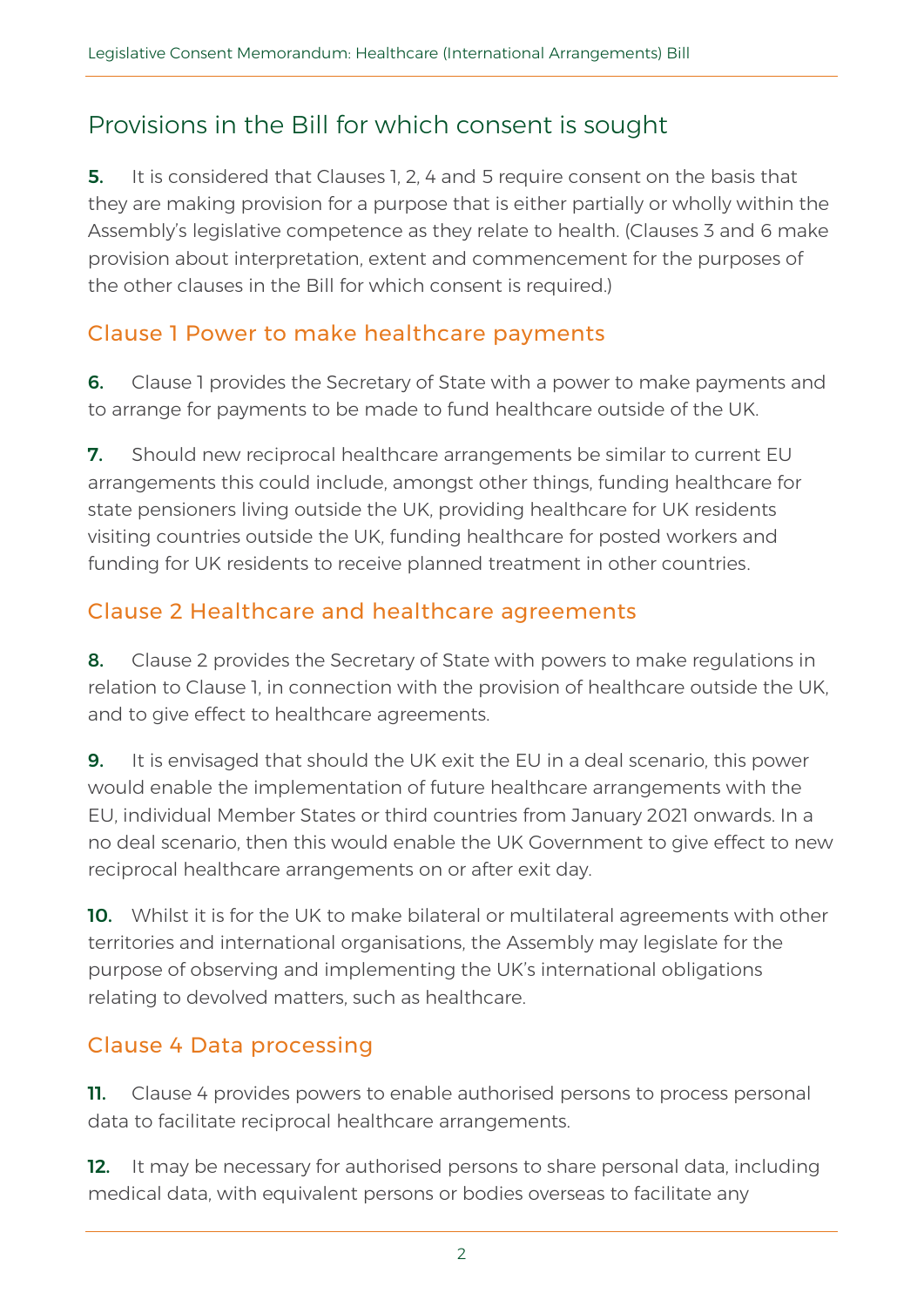reciprocal healthcare arrangements. Currently EU law provides the necessary powers to do this. This data processing gateway would support the operation of payments and arrangements for healthcare outside the UK provided for under Clause 1.

#### Clause 5 Regulations and directions

13. Clause 5 provides a power to amend, repeal or revoke primary legislation, including a Measure or Act of the Assembly, for the purpose of conferring functions on the Secretary of State or any other person, or to give effect to a healthcare agreement.

14. Consent is required for these provisions as they fall within the legislative competence of the National Assembly for Wales in so far as they relate to health and the observance and implementation of international obligations relating to healthcare.

# 3. Reasons for making these provisions

**15.** The Welsh Government agrees that following EU Exit, legislation is necessary to make provision for reciprocal healthcare arrangements to give certainty and assurance to UK residents. These arrangements allow individuals to travel, work and receive treatment outside of the UK where this may not be otherwise possible. In the case of a no deal exit from the EU, it will be important to provide assurances for residents as soon as possible. There is, therefore, urgency to the timing of the Bill and the legislation made under it.

16. While the Welsh Government believes that there are benefits to having a UKwide approach, any healthcare agreement entered into on behalf of the UK will affect the NHS in Wales and this legislation will therefore have a significant impact on a devolved policy area.

17. There are outstanding concerns about the extent to which the Welsh Government will be involved in informing and shaping the healthcare agreements to be delivered under the Bill which will impact on the NHS in Wales. Whether or not legislative consent should be given, therefore, needs to be considered in light of legislative and non-legislative assurances given by the UK Government to ensure that the Welsh Government is involved in matters that affect devolved areas in Wales.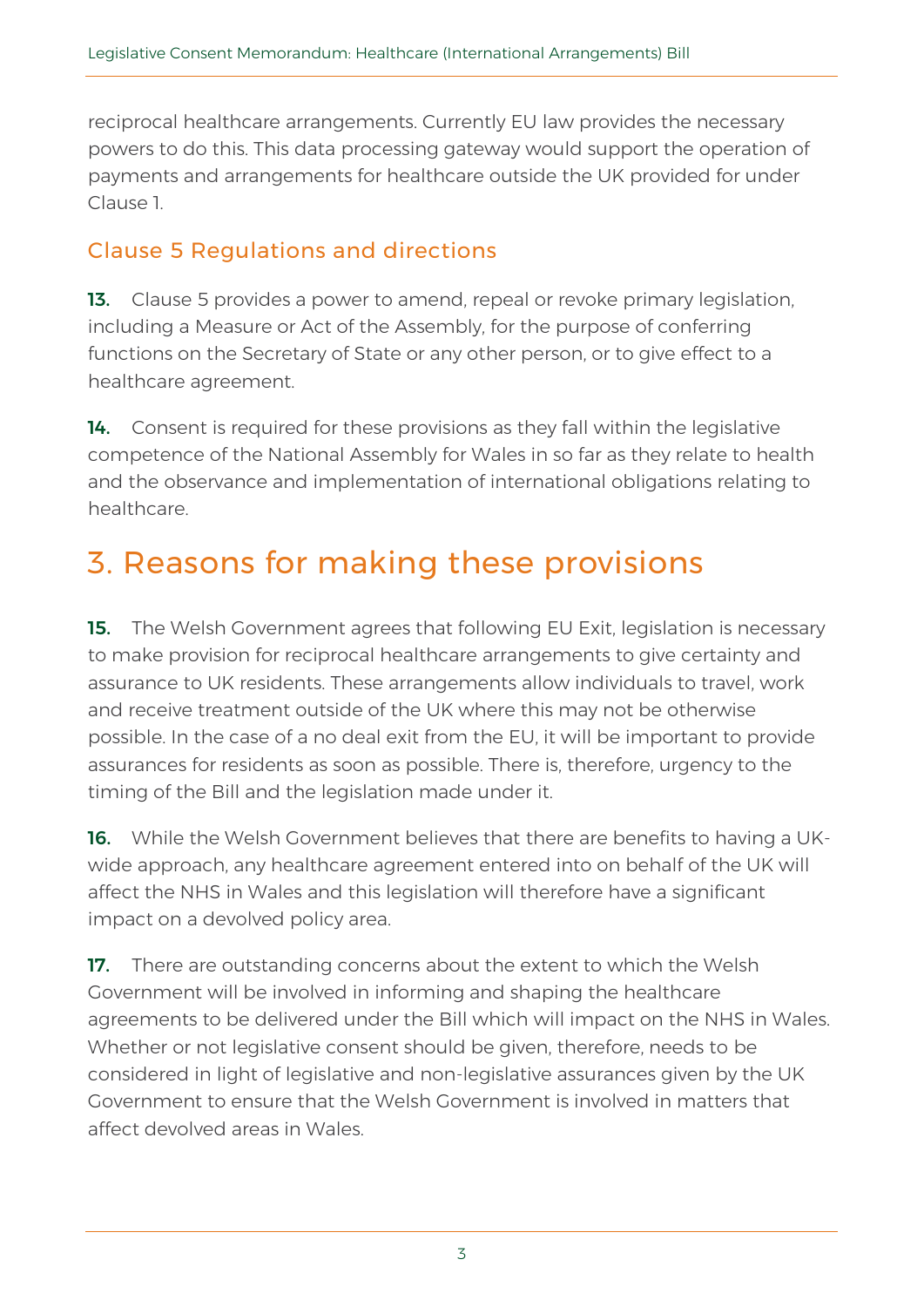18. Further work to resolve the Welsh Government's concerns will continue during the Bill's passage through Parliament and a supplementary Legislative Consent Memorandum will be brought forward if required.

# 4. Committee consideration and conclusion

19. We considered the Memorandum at our meeting on 9 January 2019 and took evidence from the Minister for Health and Social Services (the Minister).

20. We support the Minister's view that the Healthcare (International Arrangements) Bill is necessary to ensure UK residents can continue to benefit from reciprocal healthcare arrangements, and share his preference for a consistent UK-wide approach.

- 21. We note and share the Minister's concerns that
	- The Bill does not include provision to seek the consent of Welsh Ministers to the making of regulations (under Clause 2(2)) which will implement the detail of new healthcare agreements even though these would place obligations on the Welsh NHS which would clearly be within devolved competence. Nor does the Bill include provision for consultation with the Welsh Ministers in advance of making regulations under this Clause (with a Memorandum of Understanding between the UK and Welsh Governments to govern how such consultation is to operate).
	- The Bill includes a general provision (in Clause 5(3)) which will enable regulations to be made which can amend, repeal or revoke a Measure or Act of the National Assembly for Wales.

22. The Minister expressed his disappointment at the Bill being introduced without the Welsh Government having received sufficient notice of it from the UK Government. We agree that the process could have been improved by more notice having been provided, particularly given that the short notice resulted in the LCM process starting later than it otherwise would have.

23. We believe that, where a Bill makes provision in devolved areas or provides powers to UK Ministers to act in devolved areas, the UK Government must engage at an early stage with the Welsh Government. We consider that an agreement between the two Governments setting out a procedure for this would be helpful.